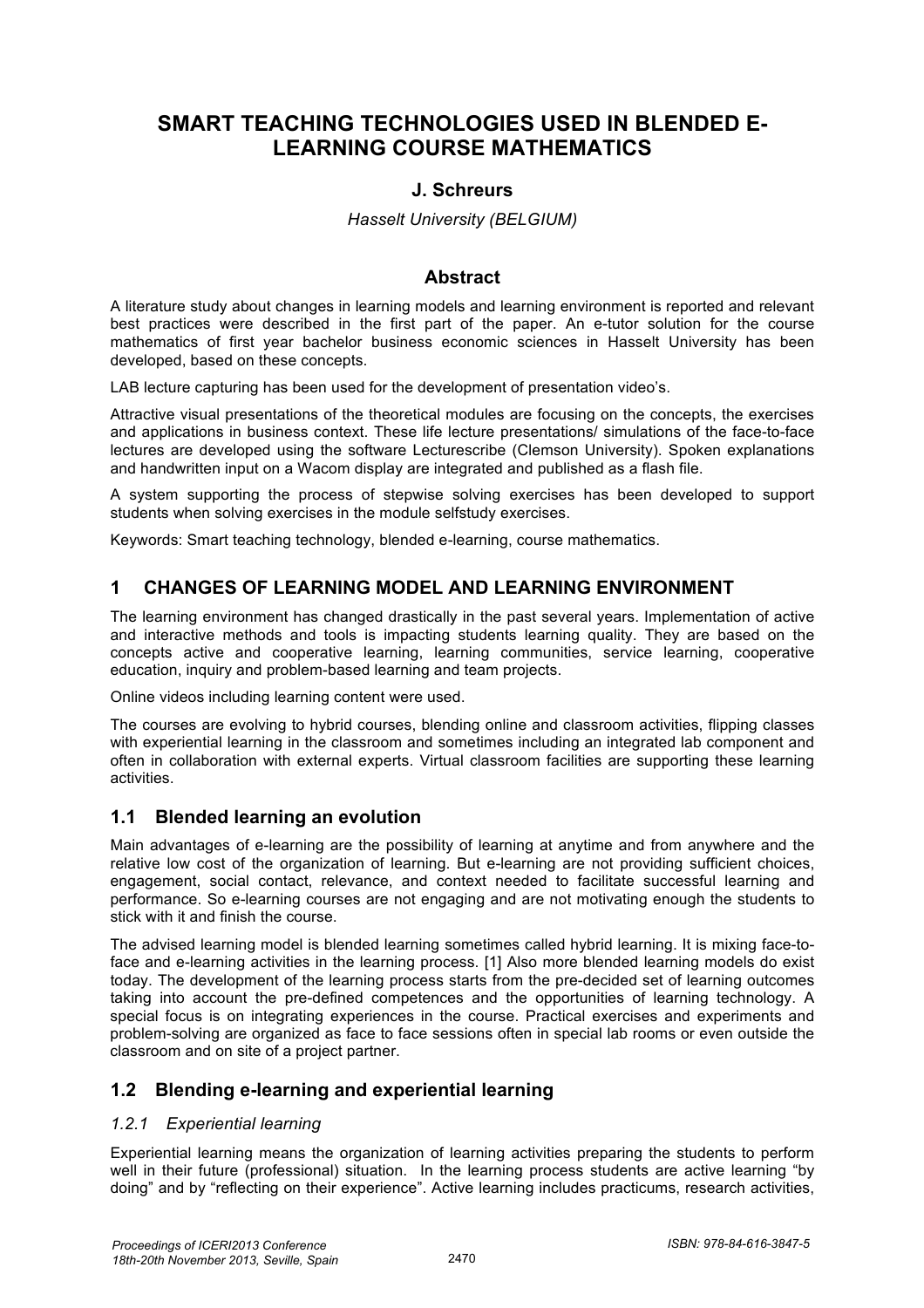problem solving and project work about a real (business) problem in cooperation. In this project based learning model, the students are members of a project team in co-operation with a professional organization.

Learning can be linked with the professional environment by organizing hands-on laboratory experiments, field exercises, and studio performances. Functioning of students in different professional roles is simulated and is realized in cooperation with practice. Students can take a role of a producer, of a scientist, of a project manager… related to their future expected professional situation.

Experiential learning is a cyclical process [2] whereby knowledge is created through the transformation of experience. The centre of learning is experience, which serves as the main driving force in learning.



Fig.1: cyclical process of experiential learning [2].

The learners begin with a concrete experience, which then leads them to observe and reflect on their experience. Then students may conceptualize and draw conclusions about what they experienced and observed, leading to future actions in which the students experiment with different behaviours. This begins the cycle anew as students have new experiences based on their experimentation.

 Learners benefit from experience-based learning. [3] Learning is something personally significant or meaningful for them. They understand why the lesson is beneficial to their personal and for professional lives. They are personally engaged. They are recognized for prior learning they bring into the process and they can reflect on their experiences during the process. They feel responsible for their learning. [4], [5]

#### *1.2.2 Blending online learning and experiential learning*

The "face to face" classroom teaching sessions must be limited in time and part of the theoretical presentations can be replaced by e-learning activities. By the way classroom time can be freed for more active and learner centered learning activities and learning can evolve to experiential learning.

There are thousands of schools incorporating innovative examples of new schools blending personalized learning technologies with hands-on and experiential learning.

## **1.3 The expeditionary learning school. [6]**

Blending online and experiential learning isn't a new idea, many of the expeditionary learning schools have been doing it successful for more than a decade.

In these expeditionary learning schools students are often engaged in case studies and learning expeditions, projects, fieldwork, and service learning designed around compelling topics connected to real-world issues and needs. Guiding questions are challenging them to incorporate this knowledge to craft products worthy of a real audience.

The classrooms are alive with discovery, inquiry, critical thinking, problem-solving, and collaboration. Teachers talk less. Students talk and think more. Lessons have explicit purpose, guided by learning targets for which students take ownership and responsibility.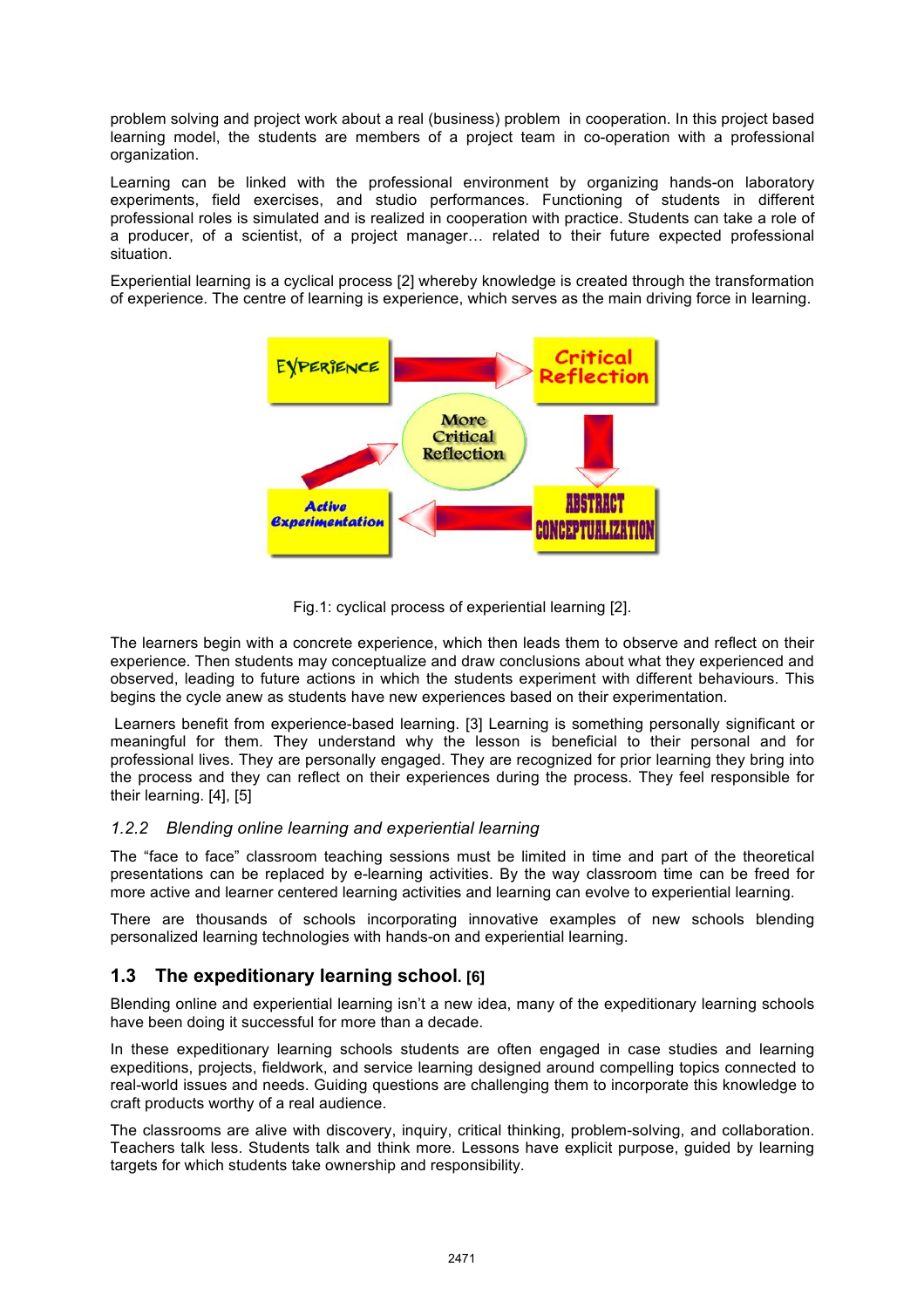## **1.4 Flipped class**

#### *1.4.1 Flipped class*

In the traditional educational model students are required to listen to a lecture in class and then complete homework based on the information. In a flipped class model, the traditional in class activities (like lecture) are moved to homework time, and traditional homework activities are moved to the class meeting time. [7] This approach blends online instruction with classroom learning activities. The online or e-learning results in more effective learning outcomes.

The flipped model is more effective. Educational psychologists have understood for decades that people generally learn better through interactive conversation, engagement and opportunities to explore, practice and reflect.

The flipped classroom is rapidly becoming popular because learning via internet is becoming easy because of the virtually infinite access to info, even very complex info, provided by the internet. From the other side is creating great online content so quickly and inexpensively that anyone can make online content in about the same amount of time it takes "to say it in class".

The advantage of flipping the classroom comes from the time gained to work directly with the students. It frees the faculty to use their time with students in a learning environment more consistent with what we know about effective pedagogy: active students interacting with their instructor and fellow students rather than passive students sitting in a lecture hall. Students receive instant feedback and do not get as frustrated. [8]

Poor learning outcomes and prevalence of online video by the availability of online video and increasing student access to technology, have paved the way for flipped class room models.

#### *1.4.2 Online lectures in the flipped class*

Many universities (Boston Univ. College of Engineering, Univ. of Washington School of Business, Clemson, Michigan State, The University of Texas and many others) are experimenting with changing from in-class lectures to video lectures. Lectures were captured life or in lab. The video lectures were posted on their LMS, on private intranet or even on You Tube, giving students convenient, anytime access.

#### *1.4.3 Activities in class*

Universities are using class time to support students in class, to explore the challenging and more difficult aspects of course content, by revisiting concepts students don't understand. Faculty can devote time to helping students develop synthesis and explore applications during class time through: experiential exercises, team projects, problem sets,… doing labs or interactive activities.

#### *1.4.4 Example: Algonquin College*

Professor Susan Murphyis [9] is using flipped methods to teach her students about social media. She has taken her lectures online. After just a few moths using the flipped classroom model, she notes some benefits, including a much more relaxed classroom atmosphere. Students who struggle with the material are much less stressed trying to keep up, and all students are able to tailor the learning experience to their own pace. She states: "my students are confident and most importantly they are having fun learning new things. Attendance in class is at an all-time high: in fact many of them are in class and already working when I show up!"

## **1.5 A mix of e-learning and life virtual collaboration**

#### *1.5.1 Learners need also live online collaboration facilities*

E-learning is powerful for delivering complex information, understanding detailed processes, allowing users to learn at their own pace, repeated learning, performance support and measurement of success. Students are able to learn at their own pace, anytime and anywhere, but there is a need also to meet peers and teachers. Face to face contacts and the social aspects of classrooms are important. Students ask for facilities on campus to discuss the learning content and problems in an informal way, even independent of the organised course activities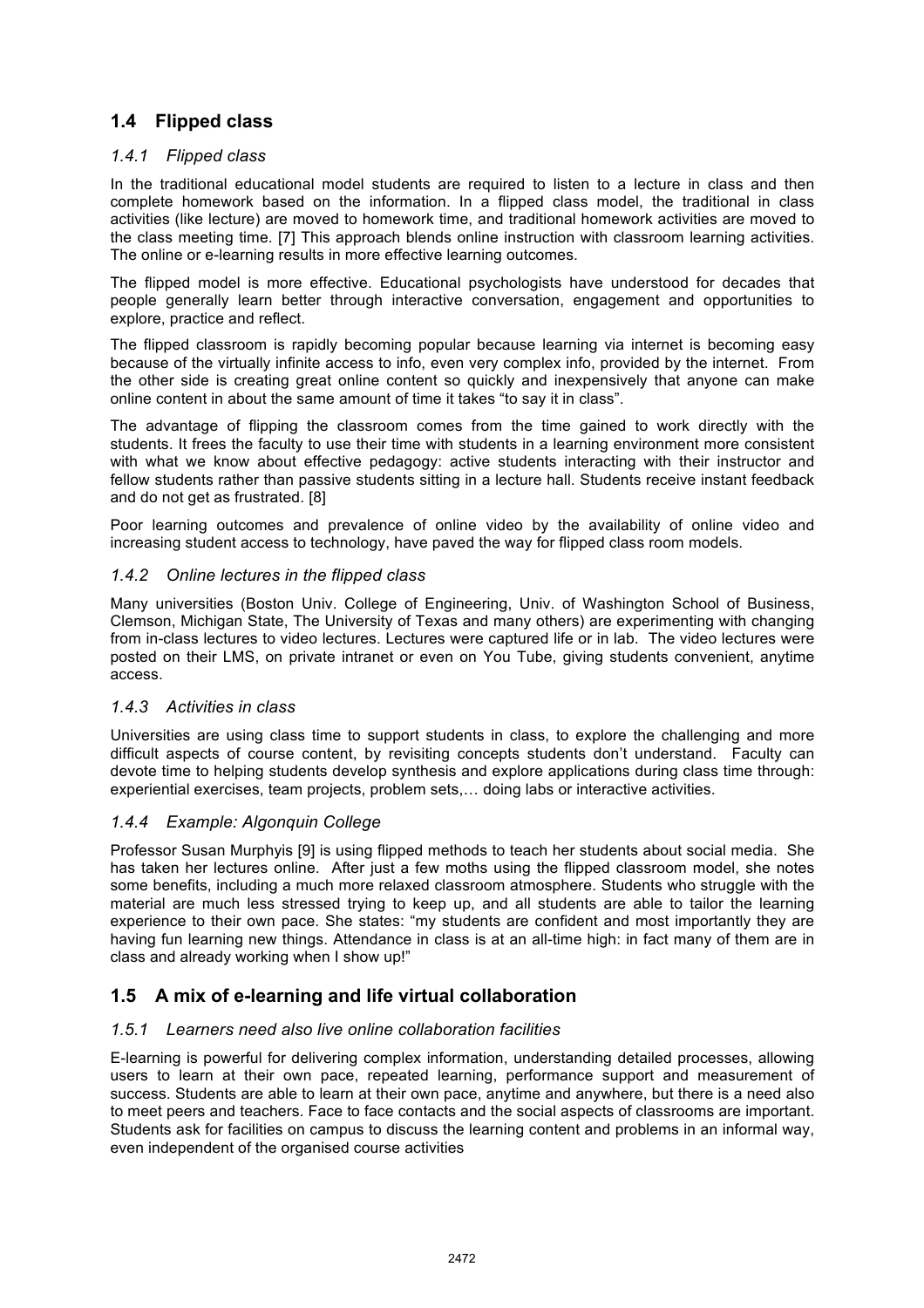Classrooms are excellent at maximising collaboration in real time and also provide powerful networking opportunities for participants. Online activities are often missing these social aspects.

Web technologies are nowadays allowing to meet fully online for real-time meeting without the constraint of having to meet at the same place. Students will meet in a live online synchronous class. [10]

#### *1.5.2 Adding virtual classroom to the learning mix*

Using the classroom to communicate complex processes to large groups has historically been difficult to achieve efficiently and without devoting significant resources. This deficiency can be fulfilled to some extent by introducing live or virtual classroom.

As organisations become more sophisticated in their use of learning technologies, they can offer online learning solutions that maximize the speed, efficiency and enjoyment of collaborative learning too. Live online training – or virtual classrooms (VC) – are gradually becoming an integral part of the learning solutions. [11]

The entire learning process does not have to run in real time. One can blend the self-paced (asynchronous) e-learning with the life classes (synchronous) together to make an advanced virtual classroom. Ways of incorporating virtual classroom/ life e-learning experience are : to have chats, discussions, threads, group works, and real-time class meetings with whiteboard and file-sharing.

We can see that also in MOOCs services, students are brought together in open learning environments. Students are using blogs, wikis, second life, and are meeting in social community groups (facebook). This blended model is a favourit one for professional learners.

#### **1.6 An optimal blend: a sound mix of e-learning and experiential learning activities in the classroom, supported by life virtual class facilities**

Creating a sound mix of e-learning, face-to-face experiential learning and a virtual class is our challenge.

| e-learning<br>intro in the learning content<br>$\bullet$<br>additional information<br>$\bullet$<br>assignments as part of<br>$\bullet$<br>learning process<br>testing<br>$\bullet$ | Classroom<br>Discussions about topic,<br>$\bullet$<br>problems and solutions and<br>deeper learning of the topic<br>Experiences (practice, projects),<br>$\bullet$<br>sharing them with peers, experts<br>and reflect on them |
|------------------------------------------------------------------------------------------------------------------------------------------------------------------------------------|-------------------------------------------------------------------------------------------------------------------------------------------------------------------------------------------------------------------------------|
| Virtual classroom                                                                                                                                                                  |                                                                                                                                                                                                                               |
| Tutoring in selfstudy,<br>$\bullet$<br>discussion with peers about it,<br>virtual meeting,<br>team reporting on distance                                                           |                                                                                                                                                                                                                               |

Fig. 2: a sound mix of e-learning, classroom and virtual classroom.

Learning activities can from one side be organized as synchronous and as asynchronous activities, and from the other site as face to face and on distance. Learning activities can be coordinated by the teaching team or be self-paced.

A mix or blend of e-learning (selfstudy), experiential classroom activities and virtual class activities is the most flexible and social hybrid model for the learner. It guarantees an effective learning process, in collaboration with peers and teaching team and external experts and expertise and prepares the learners best for their future professional functioning.

Our course e-business strategy is a good example of mixing selfstudy of the theory and projectwork in collaboration with KBC Bank. To become more flexible, the communication between the project team members can be organized online, by extending the blend e-learning – classroom with a virtual class component. An additional advantage will be the opportunity to welcome international students and also professionals to join the course in a virtual class.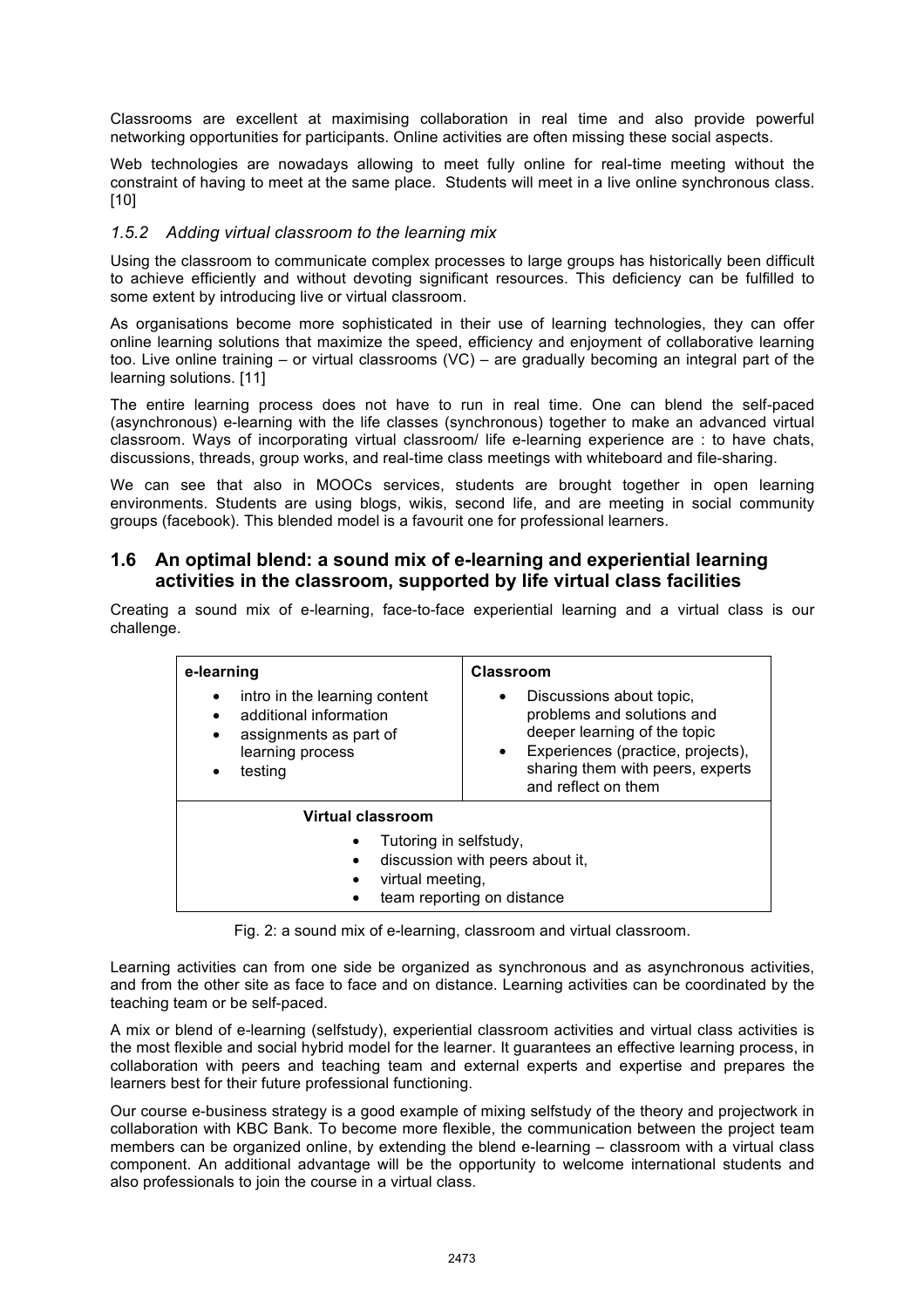## **2 SMART TEACHING TECHNOLOGIES TO DEVELOP ONLINE LEARNING COURSE**

## **2.1 lecture capturing**

Lecture capturing is increasingly in demand as a method of developing online lectures. Life lecture capturing is creating videos of the life lectures and is publishing them afterwards in the intranet, the LMS( learning Management System) or on YouTube. Lab developed lecture capturing is creating videos in a lab of a simulation of the lecture.

## **2.2 Life lecture capturing**

Following are 3 types of life lecture capturing methods to create online lectures:

• Life video lecture capturing during the face to face session.

Oregon State University has implemented lecture capturing as a solution on institutional level. [12]

• Capturing life video by combining the input with input from using a digital interactive whiteboard (smartboard) in connection with a PC, a projector and whiteboarding SW. The whiteboard accepts PC output (prepared in advance) and finger and pen writing on the whiteboard (during the session). The end presentation file combining all the info will be available after class.

Missouri State university is a good example. (http://www.youtube.com/education?category=University/ Mathematics)

KBC, Belgian Bank and Insurances company, has implemented the concept as a method of e-learning development.

• *Screencasting* of PC screen output (prepared in advance) and handwritten pen input on wacom display (during the session) and screen capturing SW, results in a life presentation.

Hasselt University is capturing computer screen output created by combining in advance prepared presentation in PFD format with life handwriting annotations on a Wacom display (http://www. wacom.com/en/business-and-education/products/pen-displays ) added as annotations during the session. After class the presentation can be available as a file or can be available as an online web video presentation

## **2.3 Lab developed lecture capturing**

Even more valuable is the concept of "lab lecture capturing". It means computer screen capturing of a combination of prepared content (pictures, ppt slides, …) with handwritten content and voice input , all created on a computer whiteboard and in a screen capturing software environment. The simulated lecture is published as a flash-file or as a video-file and made available on the web.

An online simulation/ presentation of a life lecture can be prepared offline using screen capture software and hand-writing facility on a Wacom display or another tablet.

## **2.4 Famous examples.**

Following are case examples of application of *Lab developed lecture capturing* to develop online courses

• Missouri State university: http://www.youtube.com/watch?v=kQCy0U0Zjg4

Life lectures have been captured in an advanced technological environment and we can see computer input and handwriting facility and voice input are mixed.

• KHAN Academy: http://www.khanacademy.org/math/differential-equations/first-order-differential -equations/differential-equations-intro/v/what-is-a-differential-equation

This is the most famous lab developed lecture capturing example. Khan produced thousands of math modules and made them free accessible worldwide. Presentation of the intro in the topic is presented in an attractive blackboard simulation.

• NROC: http://nroc.remote-learner.net/course/view.php?id=181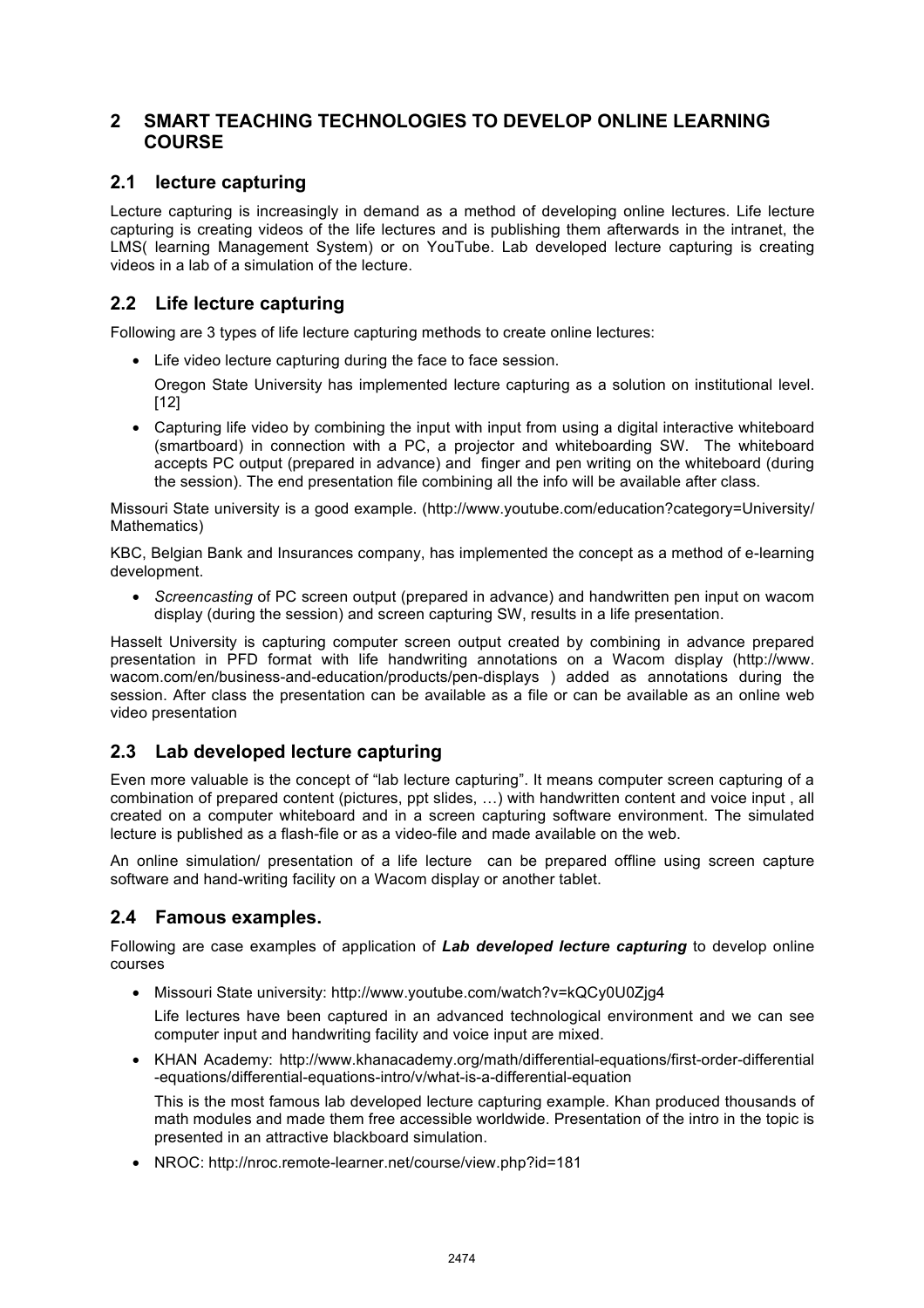Producing and making available lab developed lecture captures of mathematical concepts is an initiative of NROC : http://nrocmath.org/

The videos are part of their tutoring math system.

• COURSERA: https://www.coursera.org/course/mathematicalmethods

It is another example of lab lecture capturing where the handwritten text input is replaced by typed one. Characteristic in their approach is the inclusion of the instructor in the video.

Coursera is services organization cooperating with Us universities in developing their online video courses.

## **3 BLENDED E-LEARNING COURSE MATHEMATICS: CHANGES IN MATHEMATICS TEACHING EDUCATIONAL MODEL**

#### **3.1 A pedagogical divide in teaching of an entry-level mathematics course in a business economics study program**

In math teaching and learning two main patterns do exist. Traditionally, attention was and is still focused on computational fluency, linked with the capacity of solving mathematical exercises around learnt methods. But more and more the focus is changing to a new pattern of conceptual understanding, defined as understanding the mathematical concepts and procedures, resulting from applying in practice the learnt math concepts while solving business problems.[13]

The challenge for the educational team when developing a math course, is to facilitate both, the conceptual as well as the procedural math thinking. As a consequence in some math courses, teaching of topics or concepts is reduced in time and more attention is paid to providing practical applications of concepts and on developing mathematical models. In the learning process, a mix of activities is designed to foster both, the procedural fluency and the conceptual understanding. The course will be a hybrid course, in an experientially based format by including an integrated lab component. An important driver in this evolution is for sure the existence of intelligent calculators that can be used to solve mathematical exercises of derivatives, integrals,..., and as a consequence time spent to it can be limited.

To increase students motivation and to improve student-learning, a model of contextual learning can also be set forward. Another evolution is the relation of the course content with a business professional situation and as such the mathematical competencies will be linked to those professional competencies.

## **3.2 Teaching math**

In expeditionary learning schools, math is integrated into projects, case studies and learning expeditions whenever possible. Teachers of all disciplines support mathematical thinking in areas such as numeracy, statistics, patterns, and problem-solving. Teachers ensure that students develop procedural fluency, calculating with accuracy and efficiency. There is an equally strong focus on problem-solving skills and critical thinking to enhance conceptual understanding and problem-solving. Students learn to use appropriate technology tools strategically in problem solving. Tools are used not as a substitute for learning foundational facts, but to enhance conceptual understanding and problemsolving dexterity. Teachers design math specific projects and case studies that allow students to apply their math understanding to real-world contexts; Teachers integrate math into learning expeditions when its integration compels students to learn rigorous skills and concepts.

## **3.3 Lecture capturing is a way to realize a pedagogical transformation.**

Often the capture is not seen as a lecture replacement or archive, nor the classroom experience has been replaced. Often it must be seen as a support of classroom teaching. It allows students to download lectures and content. If downloaded to portable electronic devices, it facilitates study anytime and anywhere It is seen as a way for learners to review materials and, when necessary, catch up when they are forced to miss a class. F.e. capture can be especially helpful to student athletes, who often must miss some classes when they travel to away games.

Because the lab-capture of a lecture can be of high quality, it is even possible to organize the captured lectures as replacing some classroom sessions by self-study online learning sessions, by the way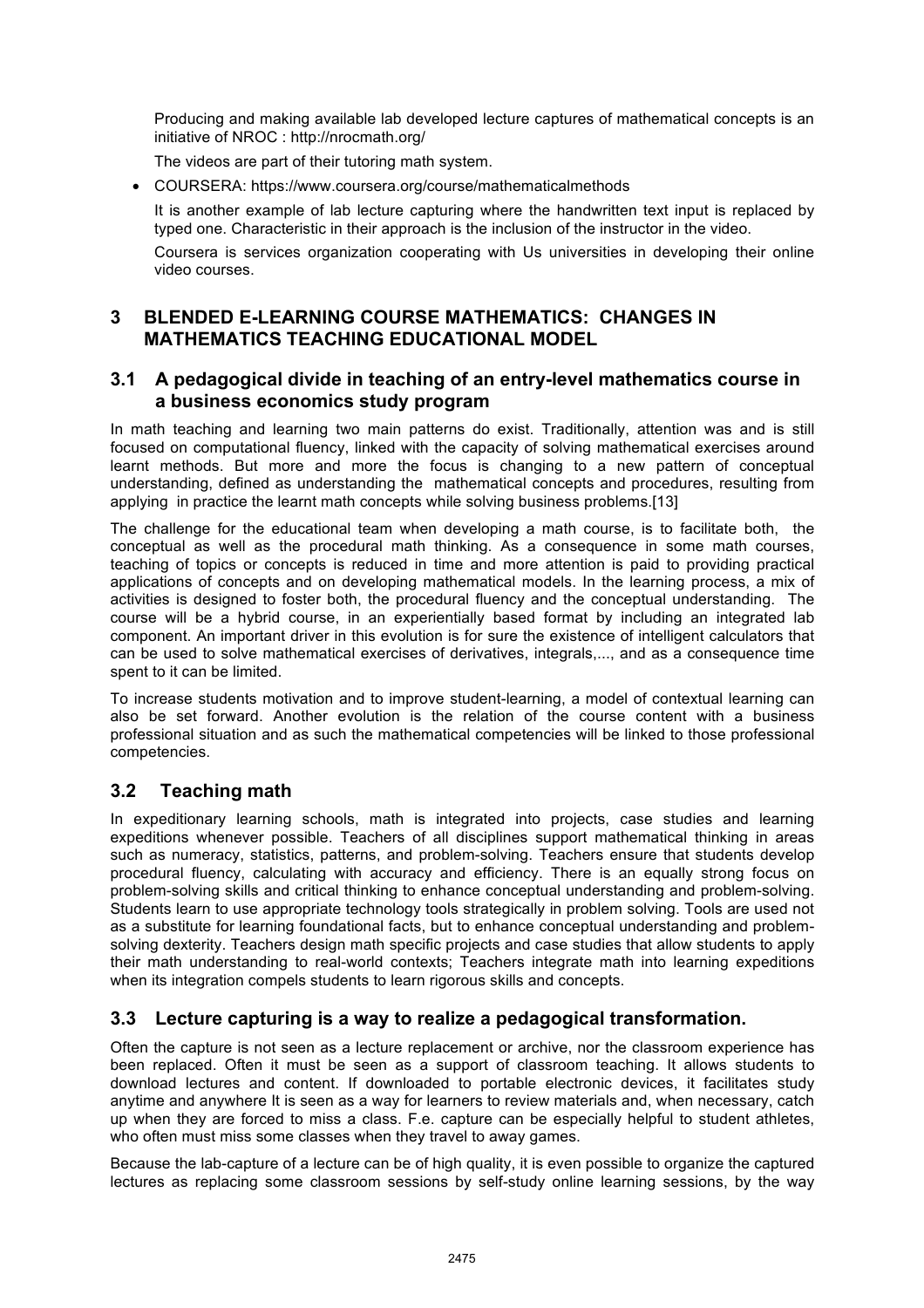freeing classroom time for more student centered learning activities: research activities, problem solving, project work also based on the concept of constructivism.

[14] Shannon 2013: "*Transforming traditional pedagogy through such uses of screencasting supports an integrated framework for mathematics instruction that emphasizes acquisitionist elements from cognitivism and participationist elements from social constructivism. From cognitivism, this approach emphasizes supporting the individual learner in connecting new information to prior knowledge, moving from the concrete to the abstract and presenting new information in conceptual chunks. From social constructivism, this approach emphasizes the active construction of knowledge through interaction and shared creation and the application of conceptual understanding and problem solving in a collaborative environment."*

[15] Schreurs 2012: "*Constructivism based learning models are becoming implemented by organizing learning activities in which students are participating in knowledge construction processes while linking mathematics competences to (business) practice applications competencies."* 

[16] Franciszkowicz, 2008: "Lab lecture capturing is suitable especially applicable to mathematics content delivery in the online learning environment where both visual and audio media "[are] crucial in demonstrating multistep problem solving approaches".

Screencasting can actually make material more accessible to a wider range of learners [17], and support an active learning environment with activities of problem solving and supporting deep conceptual understanding.

## **4 E-TUTOR MATHEMATICS IN UHASSELT**

## **4.1 Hybrid blended e-learning model**

#### *4.1.1 A hybrid blended e-learning model*

Because the lab-capture of a lecture can be of high quality, it is even possible to organize the captured lectures as replacing some classroom sessions by self-study online learning sessions, by the way freeing classroom time for more student centered learning activities: research activities, problem solving, project work. Lab lecture capturing is suitable especially applicable to mathematics content delivery in the online learning environment where both visual and audio media "[are] crucial in demonstrating multistep problem solving approaches"

#### *4.1.2 An optimal hybrid course model*

Based on the innovative technology-enhanced hybrid course model developed by CSUN (California State University, Northbridge [18], we decided on the following hybrid course model, composed of 5 components:

- (online) individualised remediation of pre-requisite math knowledge.
- interactive online lectures introducing the concepts of the theory, and the applications in a business environment
- a practice session in the classroom where students are guided in solving exercises
- online simulations of lectures and practice sessions to support individual learning
- online selfstudy exercises and problems guided by the system

#### **4.2 e-tutor**

#### *4.2.1 Learning activities included in the e-tutor:*

*LA1: Presentation Theory:* The theory of the chapter is presented as a video, being a sequence of boards, being a simulation of the classroom lecture. The student can access the online lecture or parts of it.

*LA2: Presentation example exercises*: Students will be shown solving some example exercises

*LA3: self-study stepwise solving exercises*: Solved exercises are available in a question base. Students can select exercises and they will be trained in solving the exercises in a stepwise way.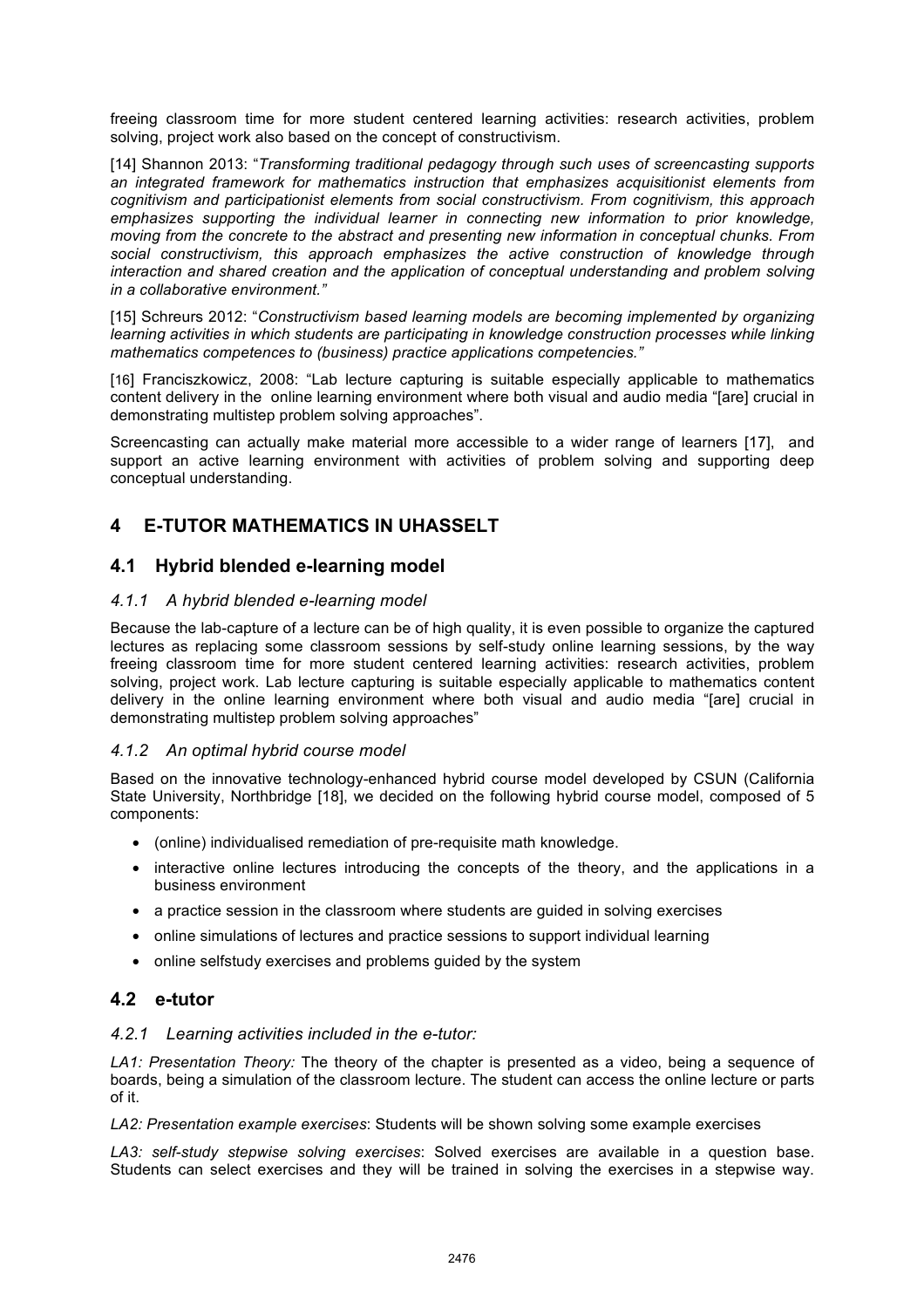While a student is solving an exercise he can ask for a next step of the solution, or he can ask for the final outcome

*LA4: self-study Stepwise solving problems/ activities*: Solved mathematical applications in business are available in an application base. Students can select applications and will be trained in stepwise solving them. While searching for a solution, the student will be asked to make choices for next steps. By the way, students take active part in the application process and will learn from his mistakes by correcting his wrong decisions.

#### *4.2.2 Development of presentation video's: LAB lecture capturing in UHasselt*

The presentation part of the e-tutor is developed as a "lab lecture capturing" application. Attractive visual presentations of the theoretical modules are focusing on the concepts, the exercises and applications in business context. Life lecture presentations/ simulations of the face-to-face lectures are developed using the software Lecturescribe (Clemson University) or Camtasia. Spoken explanations and handwritten input on a Wacom display are integrated and published as a flash file.

The lab infrastructure (figure 1) is composed of a multimedia desktop and a Wacom display with pen. LecureScribe is the open source software to develop the flash file.



Fig.3 lab lecture capturing infrastructure.

#### *4.2.3 The self-study "stepwise solving exercises" activity is a self-developed web-based system, managing the creation and the access to a database of exercises.*

The idea of presentation of stepwise solving exercises is based on the work found in www. algebrakit.nl and in www.usolveit.be.

The self study learning activity "stepwise solving exercises" is organised via a self-developed webbased system, managing the creation and the access to a database of exercises.

Solved exercises are available in a question base. Students can select exercises and they will be trained in solving the exercises in a stepwise way. While a student is solving an exercise he can ask for a next step of the solution, or he can ask for the final outcome.

## **5 CONCLUSIONS**

A literature study about changes in learning models and learning environment and a study of relevant best practices resulted in the insight that it is a challenge for teachers to include in the learning process an optimal mix of classroom, e-learning and virtual classroom activities. Applied to the course mathematics the teaching team decided to organise a blended model, composed of the following components:

- (online) individualised remediation of pre-requisite math knowledge.
- Interactive online lectures introducing the concepts of the theory, and the applications in a business environment.
- A practice session in the classroom where students are guided in solving exercises.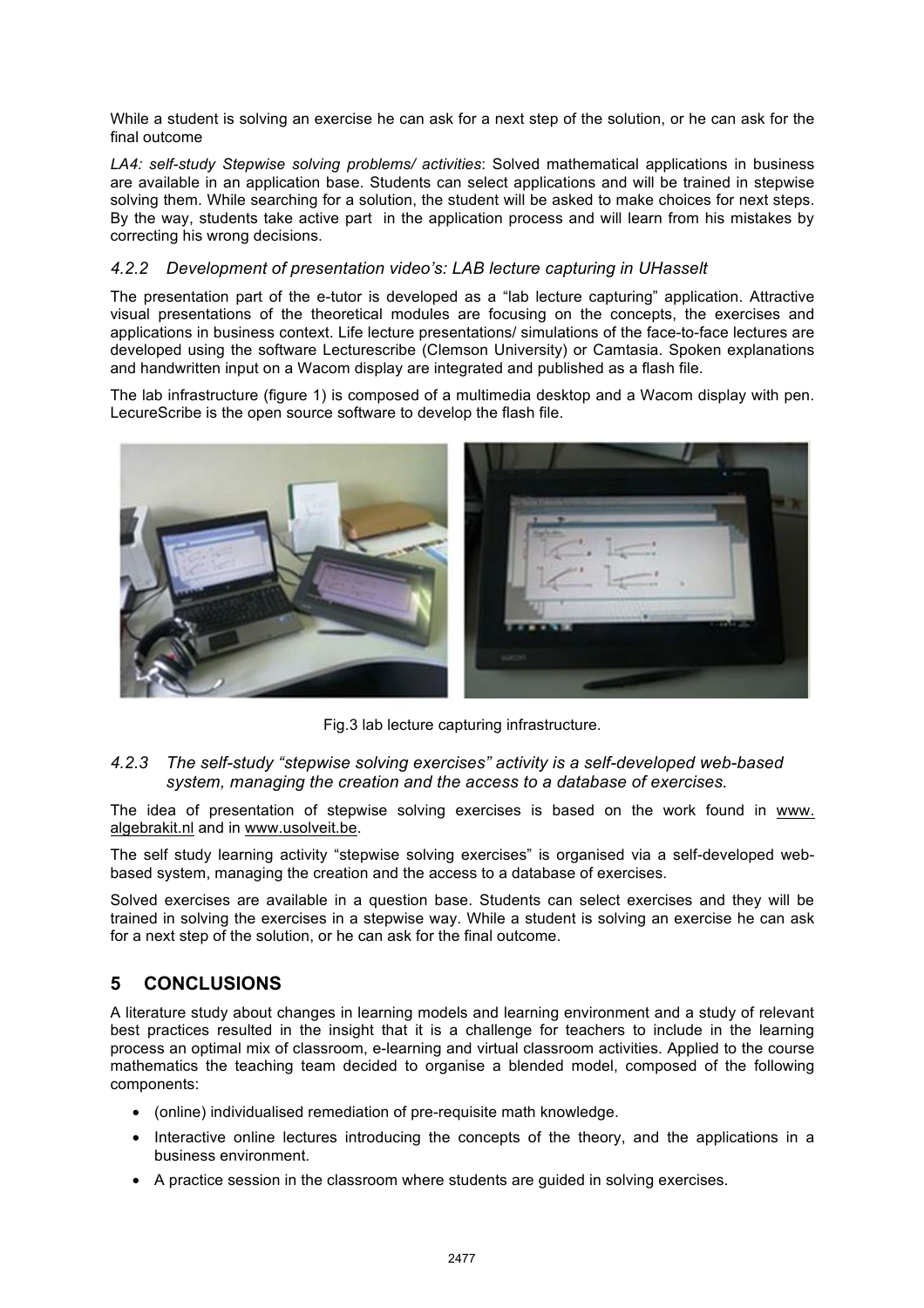- Online simulations of lectures and practice sessions to support individual learning.
- Online selfstudy exercises and problems guided by the system.

An e-tutor is developed and implemented including 3 types of activities:

- Presentation of Theory as video's, being simulations of the lectures and being created via lab lecturing capturing,
- Presentation of example exercise and
- a self-study module to support students in stepwise solving exercises.

LAB lecture capturing has been used for the development of presentation video's. Attractive visual presentations of the theoretical modules are focusing on the concepts, the exercises and applications in business context. These life lecture presentations/ simulations of the face-to-face lectures are developed using the software Lecturescribe (Clemson University). Spoken explanations and handwritten input on a Wacom display are integrated and published as a flash file. A system supporting the process of stepwise solving exercises has been developed.

Additional and more interactive math applications will be developed as part of the selfstudy module of the e-tutor.

Virtual class facilities are not yet implemented.

#### **REFERENCES**

- [1] C.M. Christensen, M.B. Horn, H. Staker: "Is K-12 Blended Learning Disruptive? An Introduction of the theory of hybrids." 2013. Publ. by Clayton Christensen Institute.
- [2] A.Baker, P. Jensen, D. Kolb: "Conversational Learning: An approach to Knowledge Creation". 2002, Qourum Books Westport CT06881. ISBN 1-56720-498-8.
- [3] E.T. Moore: "Applying the Kolb Experiential Learng Model (ELM) to distance learning". 2013. http://www.facultyfocus.com/topic/articles/online-education/.
- [4] L. Andresen, D. Boud, R. Cohen: "Experience based learning"; 2000; Chapter published in Foley, G. (Ed.). Understanding Adult Education and Training. Second Edition. Sydney: Allen & Unwin, 225-239.
- [5] D.C. Kayes (2002), "experiential learning and its critics: Preserving the role of experience in management education. Academy of Man, agement Learning and Education. I(2), 137-149.
- [6] Expeditionary learning: http://elschools.org/
- [7] B. Alvarez: "Flipping the classroom: homework in class, lessons at home. Learning first. 2011. http://www.learningfirst.org/flipping-classroom-homework-class-lessons-home.
- [8] D. Berrett: "How flipping the classroom can improve the traditional lecture." The Chronicle of Higher Education: http://chronicle.com/article/How-Flipping-the-Classroom/130857/.
- [9] Susan Murphy: "Why I'm Flipping My Classroom", Algonquin College 2011. http://lyceum.algonquincollege.com/innovation/innovationcentre/?tag=susan-murphy
- [10] L.Bielawski, D.Metcalf: "Blended le-learning. 2003 HRD Press Inc.; ISBN 0-87425-717-4.
- [11] Michael Power and Norman Vaughan: "Redesigning Online Learning for International Graduate Seminar Delivery."; The journal of distance education; Vol 24, No2 (2010), p.19-38.
- [12] D.Kreski: "Professors embrace lecture capture". AV Technology, Sep 2012, Vol5, Issue 7, p40.
- [13] R.M.Epper, E.D.Baker: "Technology solutions for developmental math. An overview of current and emerging practices". 2009. www.hewlett.org/uploads/files/DevMathandTech.pdf
- [14] Shannon Guerrero, Drew Baumgartel and Maren Zobott: The use of screencasting totransform traditional pedagogy in a preservice Mathematics Content Course. JL. Of Computers in Mathematics and Science Teaching (2013) 32(2), 173-193.
- [15] Schreurs, Jeanne & Al-Huneidi, Ahmad (2012) "Constructivism based blended learning in higher education". In: International Journal of Emerging Technologies in Learning (iJET), 7 (1), p. 4-9.